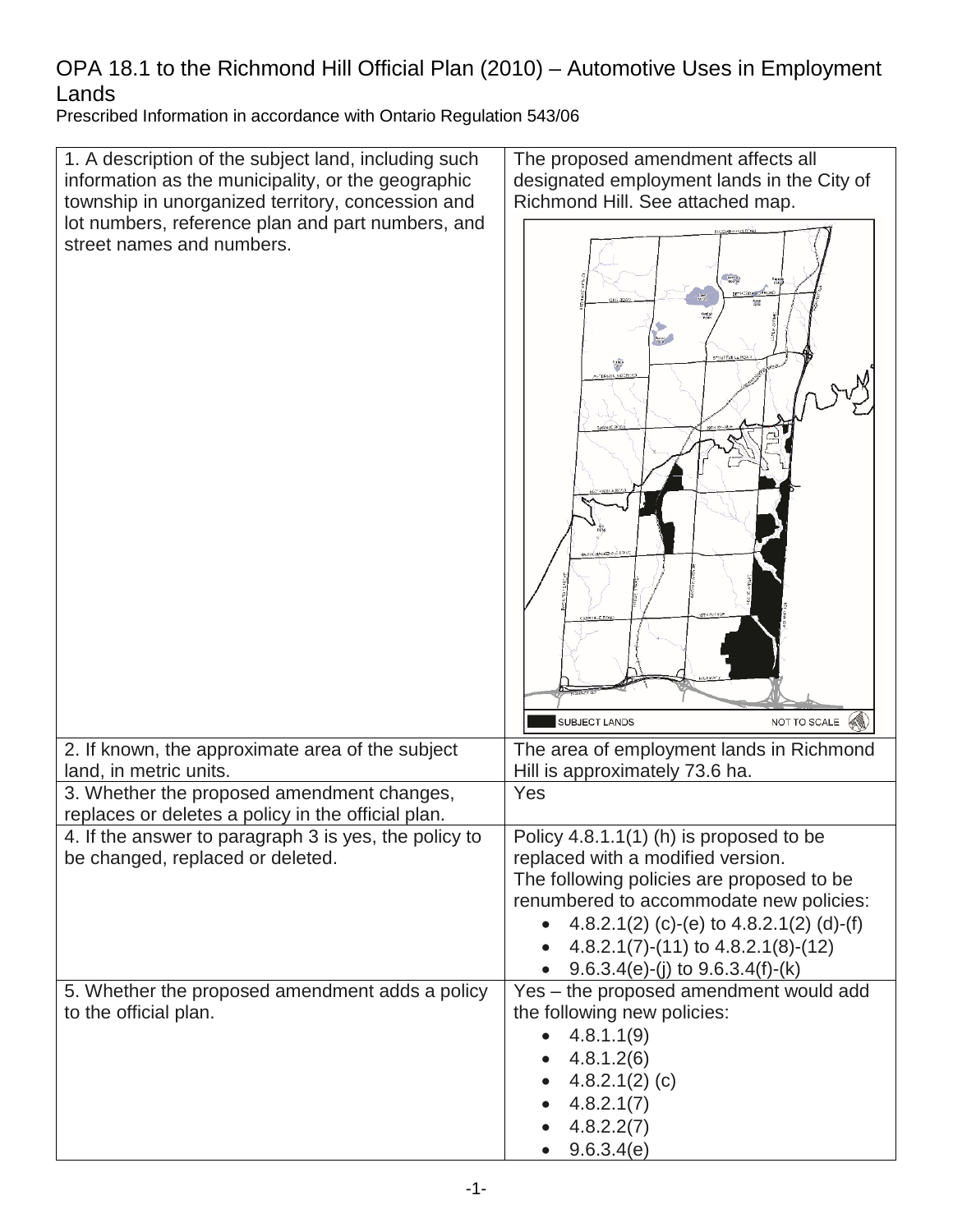|                                                         | 9.8.7(l)<br>$\bullet$                         |
|---------------------------------------------------------|-----------------------------------------------|
| 6. The purpose of the proposed official plan            | The purpose of this Amendment to the          |
| amendment.                                              | Richmond Hill Official Plan is to add         |
|                                                         | automotive uses, including sales, as a        |
|                                                         | permitted use within various employment       |
|                                                         | designations, namely "Employment Area",       |
|                                                         | "Employment Corridor", and "Office". The      |
|                                                         | Amendment also adds design criteria           |
|                                                         | specific to automotive uses locating in       |
|                                                         | employment designations.                      |
| 6.1 In the case of a proposed amendment to a            | The amendment conforms to the York            |
| lower-tier municipality's official plan, an explanation | Region Official Plan (2010), which requires   |
| of how the proposed amendment conforms with the         | the protection of employment lands and        |
| upper-tier municipality's official plan.                | encourages the creation of high-quality       |
|                                                         | employment opportunities for residents        |
| 7. The current designation of the subject land in the   | The lands affected by this amendment are      |
| official plan and the land uses that the designation    | designated "Employment Area",                 |
| authorizes.                                             | "Employment Corridor", and "Office".          |
| 8. Whether the proposed amendment changes or            | The amendment does not propose to change      |
| replaces a designation in the official plan.            | the designation of any lands.                 |
| 9. If the proposed amendment changes or replaces        | Not applicable                                |
| a designation in the official plan, the designation to  |                                               |
| be changed or replaced.                                 |                                               |
| 10. The land uses that the proposed amendment           | The proposed amendment would add              |
| would authorize.                                        | automotive vehicle sales, repair and service  |
|                                                         | as a permitted use within the "Employment     |
|                                                         | Area", "Employment Corridor", and "Office"    |
|                                                         | designations subject to locational and design |
|                                                         | criteria.                                     |
| 11. Whether water will be provided to the subject       | Not applicable                                |
| land by a publicly owned and operated piped water       |                                               |
| system, a privately owned and operated individual       |                                               |
| or communal well, a lake or other water body, or        |                                               |
| other means.                                            |                                               |
| 12. Whether sewage disposal will be provided to the     | Not applicable                                |
| subject land by a publicly owned and operated           |                                               |
| sanitary sewage system, a privately owned and           |                                               |
| operated individual or communal septic system, a        |                                               |
| privy or other means.                                   |                                               |
| 13. Deleted because n/a                                 | Not applicable                                |
| 14. Whether the subject land or land within 120         |                                               |
| metres of it is the subject of an application under the |                                               |
| Act for,                                                |                                               |
| <i>i. a minor variance or a consent,</i>                |                                               |
| ii. an amendment to an official plan, a zoning by-law   | Not applicable                                |
| or a Minister's zoning order, or                        |                                               |
|                                                         |                                               |
| iii. approval of a plan of subdivision or a site plan.  | Not applicable                                |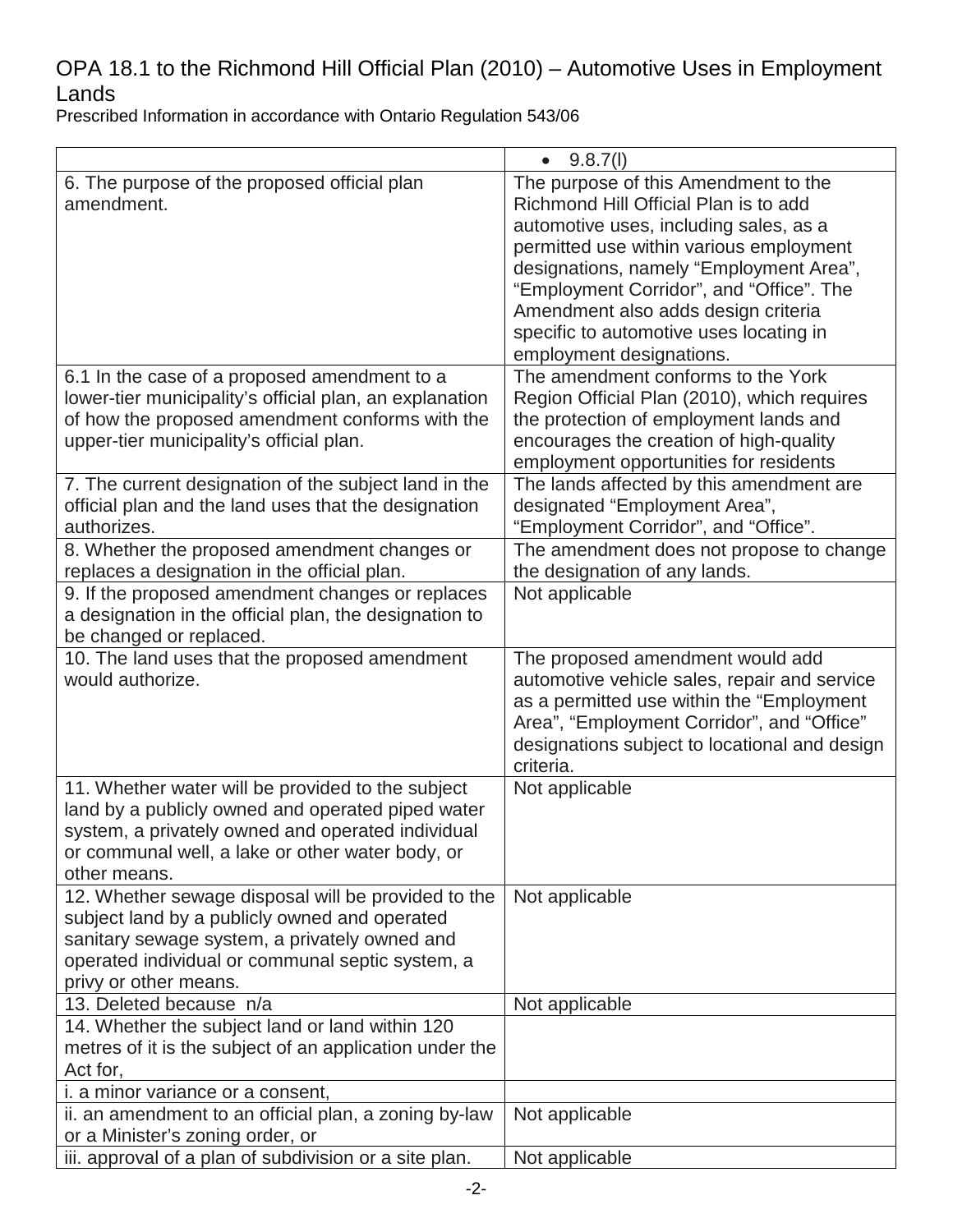| 15. If the answer to paragraph 14 is yes, the<br>following information about each application:<br><i>i.</i> its file number, | <b>Major Mac 404 Realty Inc:</b><br>D01-08001 (OP), D02-09023 (ZBL), D03-<br>11004 (Plan of Subdivision), D06-12116 |
|------------------------------------------------------------------------------------------------------------------------------|---------------------------------------------------------------------------------------------------------------------|
| ii. the name of the approval authority considering it,                                                                       | (Site Plan)                                                                                                         |
| iii. the land it affects,                                                                                                    | <b>Ontario Municipal Board/Local Planning</b><br>Ш.                                                                 |
| iv. its purpose,                                                                                                             | <b>Appeal Tribunal</b>                                                                                              |
| v. its status, and                                                                                                           | iii. 1577-1621 Major Mackenzie Drive East                                                                           |
| vi. its effect on the proposed amendment.                                                                                    | iv. Proposal to construct a mixed-use                                                                               |
|                                                                                                                              | commercial centre on the subject lands,                                                                             |
|                                                                                                                              | and divide into two high-performance                                                                                |
|                                                                                                                              | industrial-commercial blocks with an open                                                                           |
|                                                                                                                              | space block and a public road                                                                                       |
|                                                                                                                              | v. ZBL and Site Plan appealed to LPAT                                                                               |
|                                                                                                                              | vi. Not affected by OPA 18.1; permission for                                                                        |
|                                                                                                                              | additional commercial uses can provide                                                                              |
|                                                                                                                              | greater flexibility to property owner                                                                               |
|                                                                                                                              | <b>Baif Developments Limited:</b>                                                                                   |
|                                                                                                                              | D02-10022 (ZBL)<br>Ι.                                                                                               |
|                                                                                                                              | ii. Local Planning Appeal Tribunal                                                                                  |
|                                                                                                                              | iii. 0 Vogell Road                                                                                                  |
|                                                                                                                              | iv. Permit a retail warehouse on the subject                                                                        |
|                                                                                                                              | lands                                                                                                               |
|                                                                                                                              | v. Under appeal to LPAT                                                                                             |
|                                                                                                                              | vi. Not affected by OPA 18.1                                                                                        |
|                                                                                                                              | 775377 Ontario Limited:                                                                                             |
|                                                                                                                              | D02-13035 (ZBL), D03-13015 (Plan of<br>Τ.                                                                           |
|                                                                                                                              | Subdivision)                                                                                                        |
|                                                                                                                              | City of Richmond Hill / Local Planning<br>Ш.                                                                        |
|                                                                                                                              | <b>Appeal Tribunal</b>                                                                                              |
|                                                                                                                              | iii. 0 Leslie Street (east side of Leslie Street,                                                                   |
|                                                                                                                              | south of 19 <sup>th</sup> Avenue)                                                                                   |
|                                                                                                                              | iv. Facilitate the creation of a subdivision                                                                        |
|                                                                                                                              | with low- and medium-density residential,                                                                           |
|                                                                                                                              | office, park, stormwater management,                                                                                |
|                                                                                                                              | open space, greenbelt, and natural                                                                                  |
|                                                                                                                              | heritage blocks.                                                                                                    |
|                                                                                                                              | v. ZBL approved by LPAT in 2017; Plan of                                                                            |
|                                                                                                                              | Subdivision draft approved by Richmond                                                                              |
|                                                                                                                              | Hill Council in 2018                                                                                                |
|                                                                                                                              | vi. Not affected by OPA 18.1; permission for                                                                        |
|                                                                                                                              | additional commercial uses can provide                                                                              |
|                                                                                                                              | greater flexibility to property owner                                                                               |
|                                                                                                                              | 2179548 Ontario Inc & 2303042 Ontario                                                                               |
|                                                                                                                              | Inc:                                                                                                                |
|                                                                                                                              | i.<br>D01-14001 (OP), D02-14002 (ZBL), D06-                                                                         |
|                                                                                                                              | 16038 (Site Plan)                                                                                                   |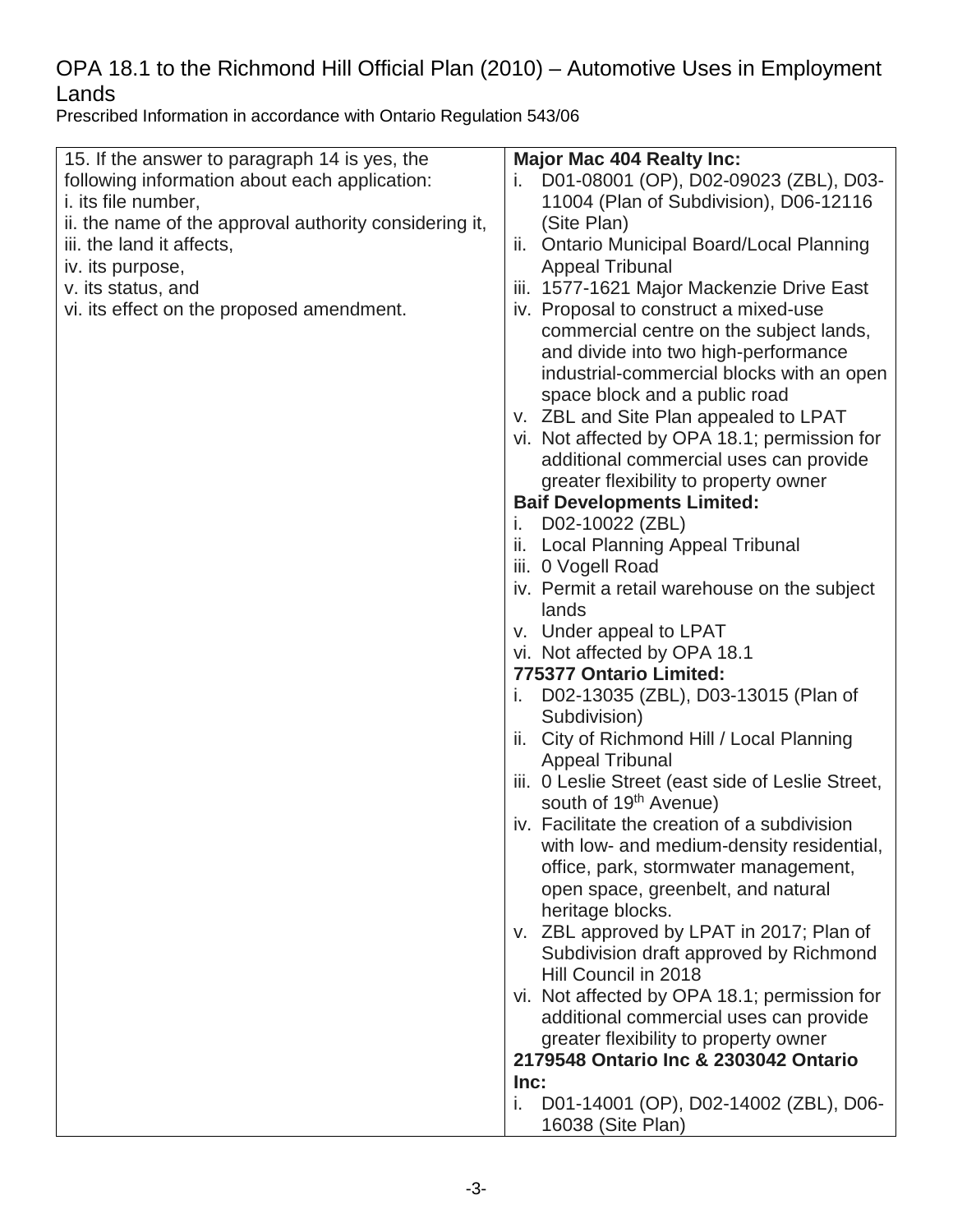| Ontario Municipal Board (OP/ZBL), City<br>ii. |
|-----------------------------------------------|
| of Richmond Hill (Site Plan)                  |
| iii. 0 East Beaver Creek Road (now 75-85      |
| Norman Bethune Avenue)                        |
| iv. Permit a condominium development with     |
| a total of 818 residential units; Phase 3 is  |
| for one building with 200 units               |
| v. In process (awaiting resubmission)         |
| vi. Not affected by OPA 18.1                  |
| <b>Leslie Richmond Developments:</b>          |
| D02-15025 (ZBL); D03-15007 (Plan of<br>Τ.     |
| Subdivision); D06-17101 (Site Plan)           |
| City of Richmond Hill<br>Ш.                   |
| iii. 1521 19th Avenue                         |
| iv. Facilitate the development of lands for   |
| medium- and medium/high-density               |
| residential, employment, park,                |
| stormwater management, and natural            |
| heritage blocks                               |
| v. ZBL approved in 2018, awaiting further     |
| revisions; Plan of Subdivision draft          |
| approved in 2018                              |
| vi. Not affected by OPA 18.1; permission for  |
| additional commercial uses can provide        |
| greater flexibility to property owner         |
| <b>T-York 7 Holding Ltd:</b>                  |
| D01-16004 (OP), D02-16031 (ZBL), D06-<br>T.   |
| 16068 (Site Plan)                             |
| <b>Local Planning Appeal Tribunal</b><br>ii.  |
| iii. 161 York Boulevard                       |
| iv. Permit an additional stand-alone          |
| restaurant on the subject lands               |
| v. OP approved by LPAT; ZBL and Site          |
| Plan in process.                              |
| vi. Not affected by OPA 18.1                  |
| <b>Quarre Properties Inc:</b>                 |
| D01-17002 (OP), D02-17005 (ZBL)<br>i.         |
| City of Richmond Hill<br>ii.                  |
| iii. 0 Brodie Drive                           |
| iv. Permit three car dealerships on the       |
| subject lands                                 |
| v. In process                                 |
| vi. May inform finalization of OPA 18.1       |
| <b>Unicorr Limited:</b>                       |
| D02-19003 (ZBL), D06-19024 (Site Plan)<br>i.  |
| City of Richmond Hill<br>Ш.                   |
| iii. 68 Leek Crescent                         |